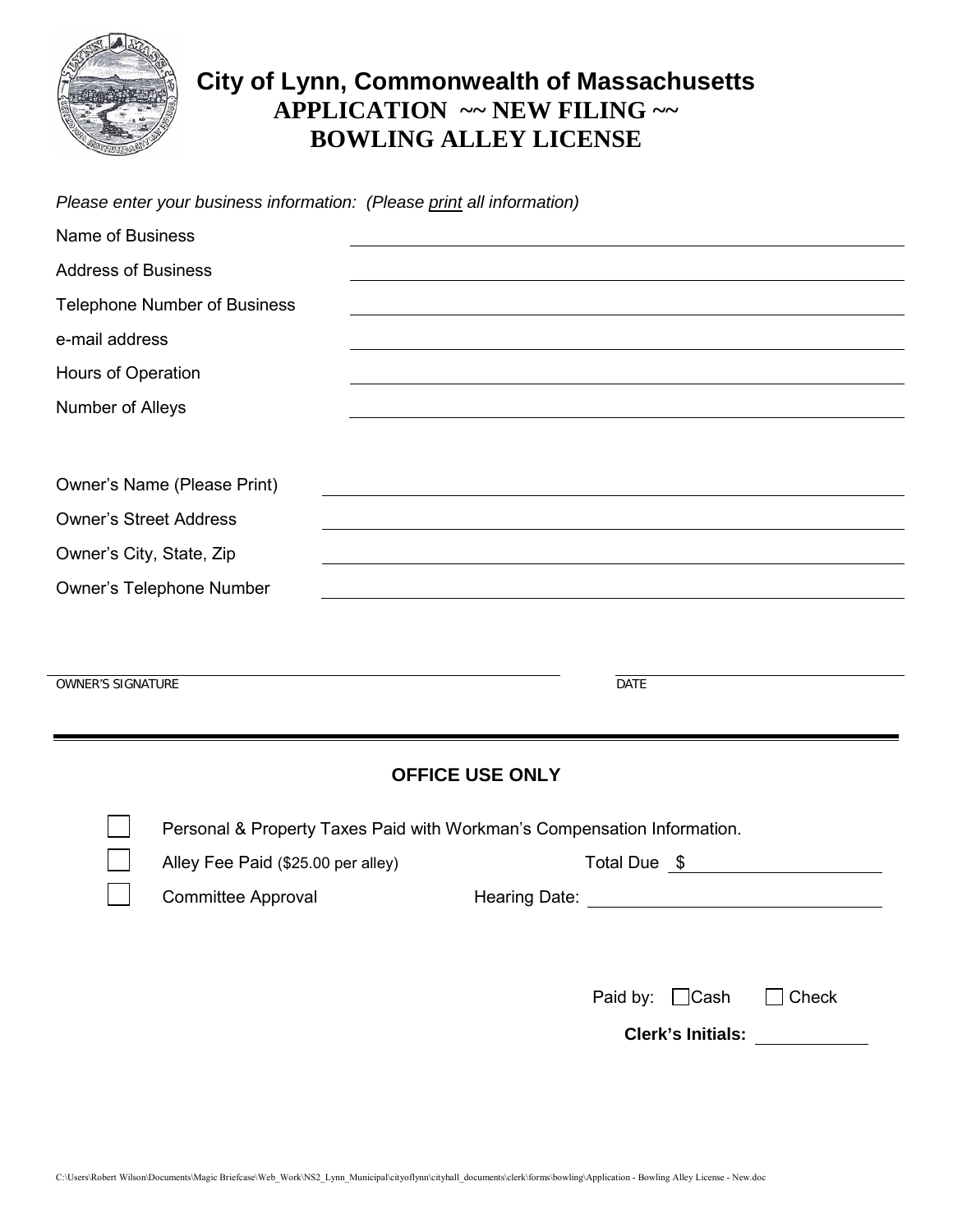

# **City of Lynn, Commonwealth of Massachusetts RENEWAL APPLICATION BOWLING ALLEY LICENSE**

| Please check box if there are no changes to Workman's Compensation Information on File. |
|-----------------------------------------------------------------------------------------|
|                                                                                         |
|                                                                                         |
|                                                                                         |
|                                                                                         |
|                                                                                         |
|                                                                                         |
|                                                                                         |
|                                                                                         |
|                                                                                         |
|                                                                                         |
| <b>DATE</b>                                                                             |
|                                                                                         |
| Total Due \$                                                                            |
|                                                                                         |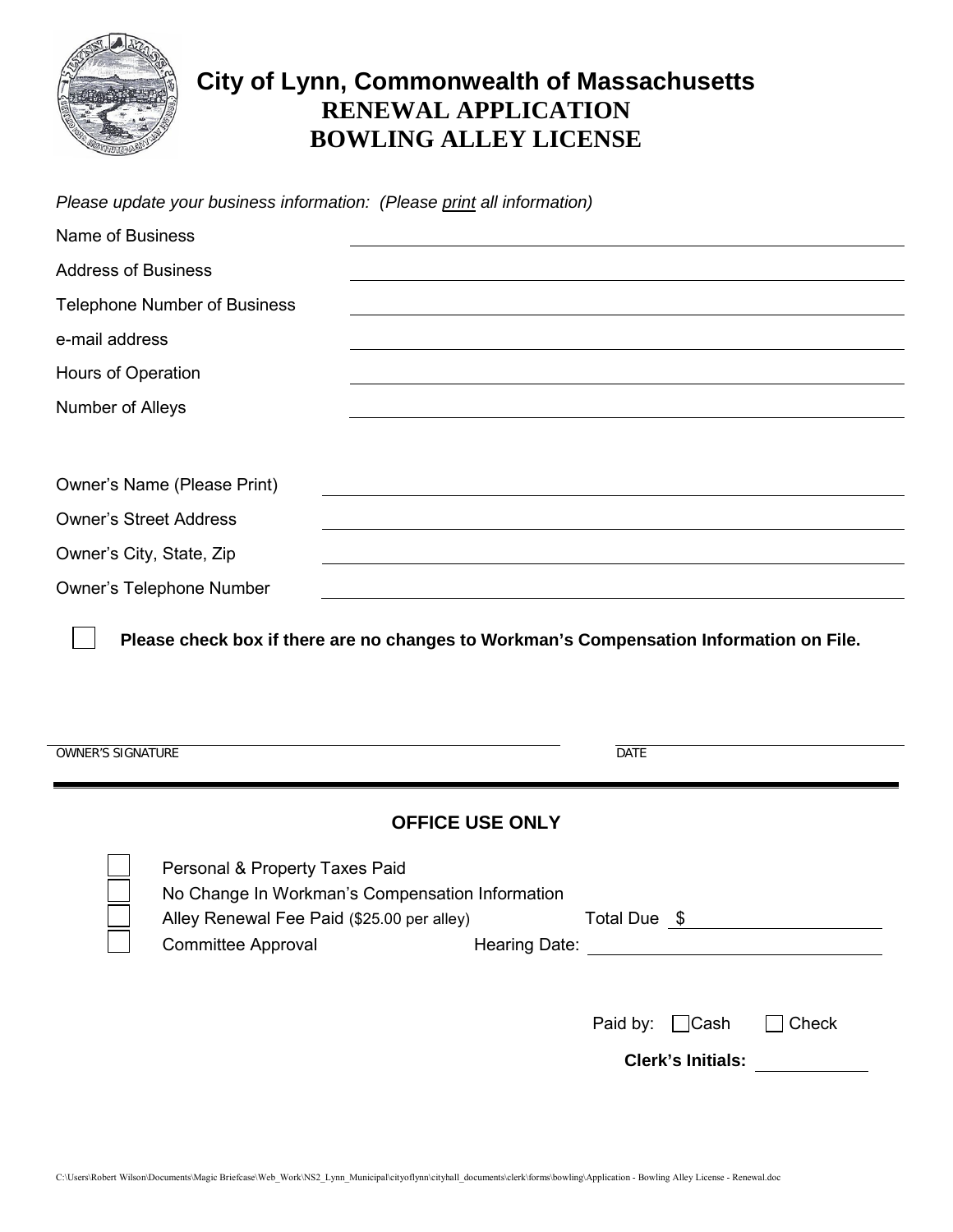# **INSTRUCTIONS FOR BOWLING ALLEY**

Bowling Alleys must be renewed each year on May 1st.

## **Steps to complete for License**:

- 1. Complete Application<br>2. \$25.00 per Alley
- \$25.00 per Alley